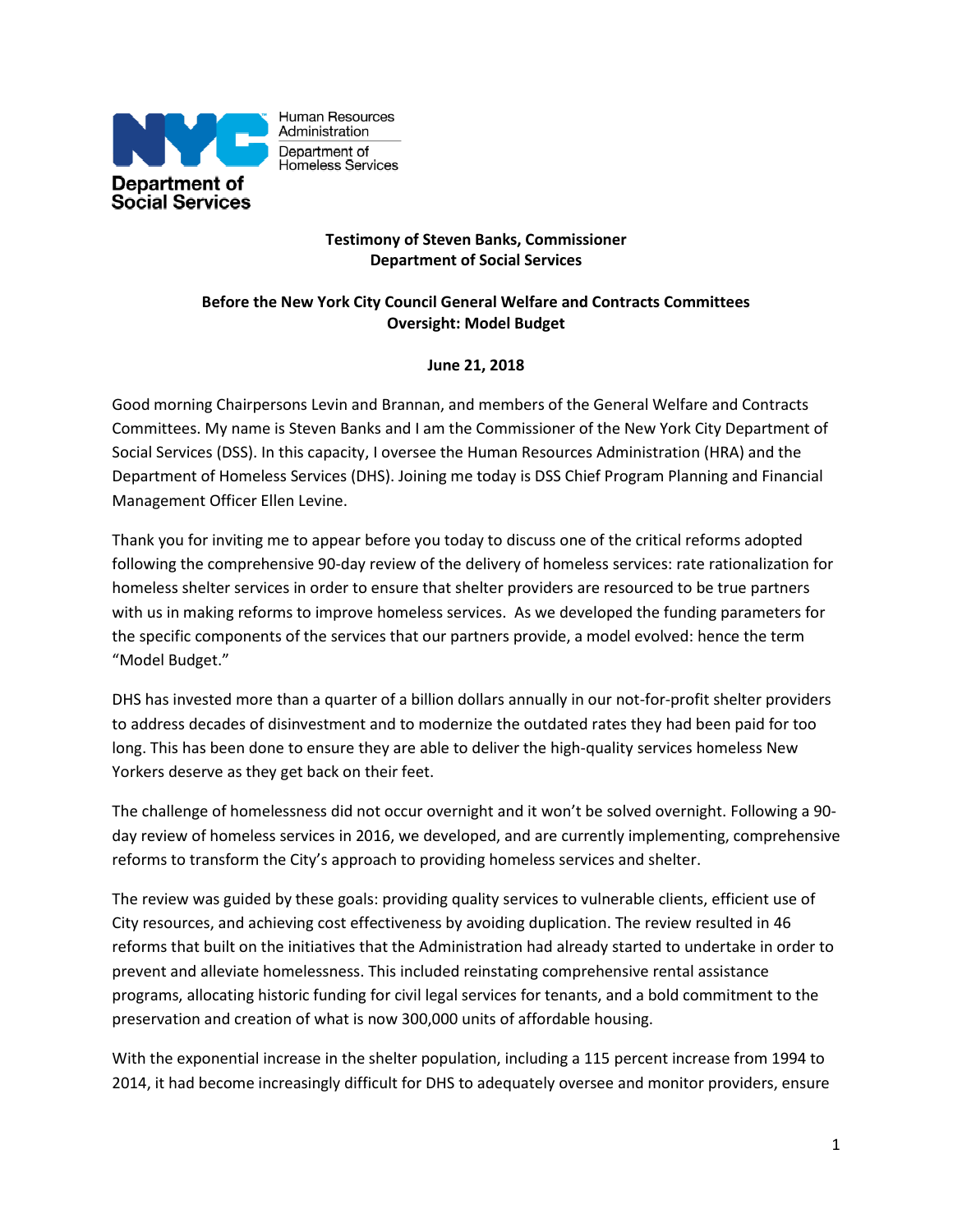safe, clean, and secure conditions, and provide necessary services to clients. As such, we began our work to enhance shelter services immediately, which has resulted in the following:

- A shelter repair scorecard to track improvements in shelter conditions that is posted on the Mayor's Office of Operations website each month;
- An enhanced shelter repair program that has remediated 12,000 violations in shelters and reduced shelter violations by 84 percent — with many of the remaining conditions requiring capital repairs that are being funded — through nearly 34,000 inspections in 2016 and 2017, and another 5,333 inspections through April of this fiscal year;
- Enhanced social services programs within shelters, including restoring HRA domestic violence services at DHS shelters that had been eliminated in 2010; and
- Augmented shelter security with the New York City Police Department (NYPD) now overseeing shelter security, including implementation of 200 hours of enhanced training developed by the NYPD for all new and in-service DHS Peace Officers, and the creation of a new DHS Peace Officers tactical training facility at the Bedford Atlantic Men's Assessment Shelter.

Our *Turning the Tide on Homelessness* plan, announced last year, puts people and communities first. The plan has four core pillars: preventing homelessness in the first place whenever we can; bringing people in from the streets 24/7; rehousing people who become homeless; and transforming the haphazard approach to providing shelter and services that has been used over the past nearly four decades.

Specifically with respect to shelters, through *Turning the Tide,* we will shrink the footprint of the DHS shelter system by 45 percent by ending the use of decades-old stopgap measures at 360 shelter locations, like cluster shelter sites that began to be used in the Giuliani Administration and commercial hotel rooms that have been used on and off since the 1960s. Instead, we plan to open an ultimately smaller number of 90 new, high-quality, borough-based shelters to help families and individuals stay connected to the anchors of life—such as schools, jobs, health care, families and houses of worship—as they get back on their feet. The process of opening these shelters will involve community engagement and we have committed to notifying communities no less than 30 days prior to the siting of any shelter.

While we have much work to do to address the decades-old challenge of homelessness, through implementation of the four pillars of our plan, we are moving in the right direction as evidenced by these results so far:

- The DHS shelter census for 2017 remained roughly flat compared to 2016 this is the first time in more than a decade that the DHS census has remained level.
- We've gotten out of 100 shelter locations bringing our shelter footprint from the 647 buildings we reported in the Turning the Tide plan a year ago to our current use of 547 buildings – a 16 percent reduction in one year.
	- $\circ$  Including reducing the use of clusters by nearly 50 percent, by ending the use of nearly 1,700 cluster units in this 18-year program.
	- o And siting 20 new borough-based shelters, with 13 already operating.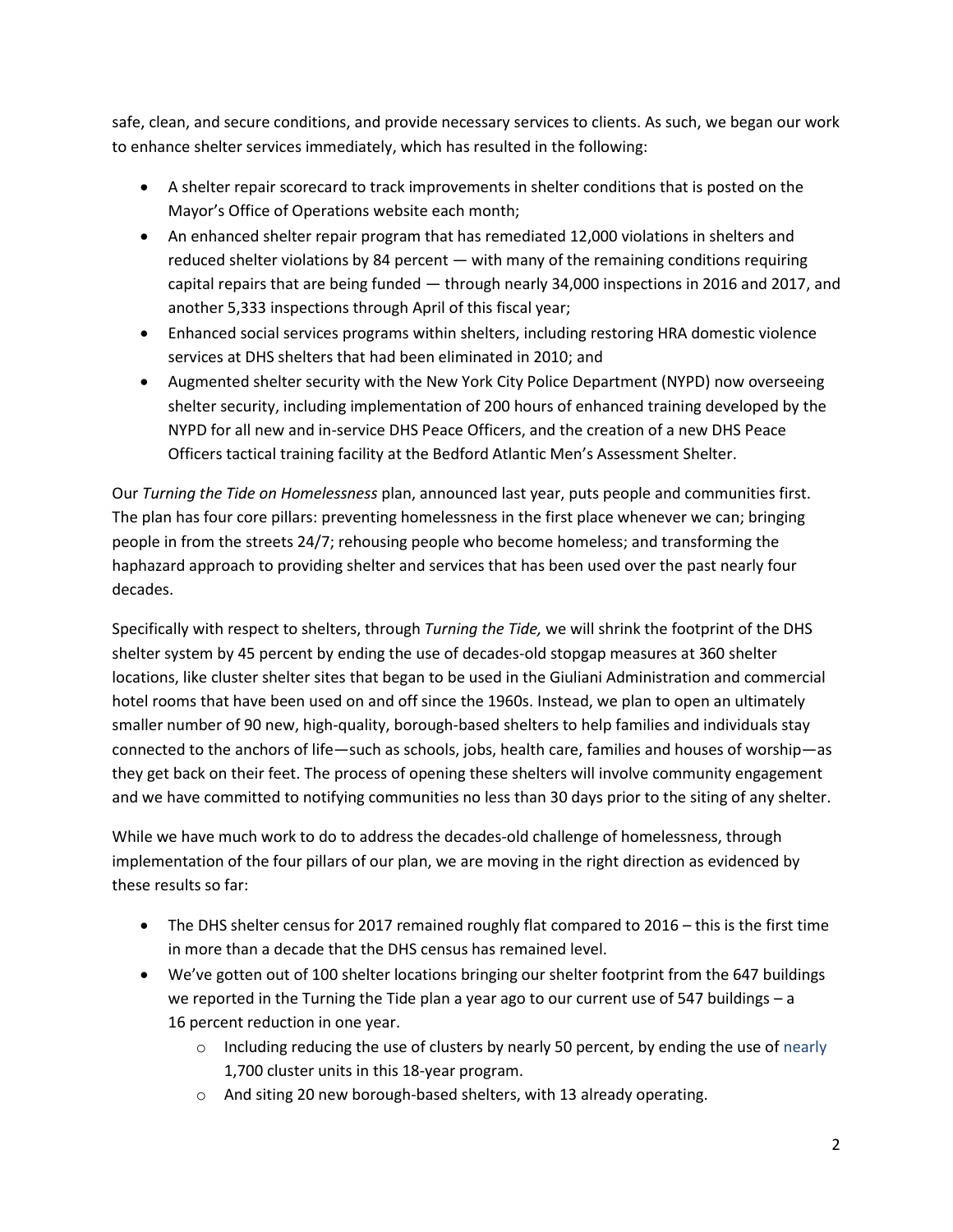- Evictions by Marshals have dropped by 27 percent and more than 70,000 New Yorkers have been able to stay in their homes – while we expanded tenant legal services and rent arrears payments.
- We have helped 1,815 people come in from the streets and get access to transitional programs or permanent housing. Today, these 1,815 individuals remain off the streets.
- We have created and are implementing rental assistance programs and restoring Section 8 and New York City Housing Authority priorities which though March 2018, which have helped 87,300 children and adults move out of, or avert entry into, shelter.

It is the fourth pillar of our plan that will be the focus of my testimony today: transforming the haphazard approach to providing shelter and services that has built up over nearly four decades as New York City's response to the Right to Shelter court orders.

In order to address underinvestment in maintenance, security, and services, the City's 90-Day Review reforms include a commitment to rationalizing shelter provider rates for contracted sites. Beginning in April of 2016, following the adoption of the recommendations from the 90-Day Review, DHS worked with various stakeholders, including representatives from the shelter provider community and oversight agencies, to develop a set of parameters and guidelines – this became the "model". In 2017, an audit by the State Comptroller's Office included a note commending DHS for developing the model budget tool.

The model budget exercise uses a set of templates to assist in evaluating all aspects of the provision of shelter (maintenance, staffing, client services, etc.), that are specific to shelter capacity and shelter type to determine a facility's appropriate annual budget. Aligned with our move away from the previous onesize-fits all approach, the model accounts for different populations: Families with Children, Adult Families, and Single Adult Shelter; various Single Adult shelter types including Mental Health, Substance Use, Employment, Assessment, and General Population; and the relative size of a shelter – providing staffing and funding for services based on each of these elements, crosschecked with the site's specific capacity and line item costs, which produces an overall per diem and annual budget. The models reflect ongoing priorities identified by the Department and the State Office of Temporary and Disability Assistance (OTDA) regarding shelter repairs, and are reflective of State requirements contained within the New York Codes, Rules and Regulations (NYCRR) Part 900 and Part 491, as well as City regulations and statutes, as appropriate.

The model covers both personnel costs (PS) and "other than personnel" costs (OTPS).The model uses the site's capacity to produce an overall site per diem (the daily rate per household or individual) that is translated to an annual budget. The per-diem is built from various components of the model, which standardizes rates to provide consistent and sustained support for quality services. These rates are calibrated for shelter size and include maintenance, client supplies, food, transportation, and shelter administration. Another component of the model is the establishment of staff-to-client ratios for direct service staff (e.g. caseworkers, supervisors, housing specialists, social workers, peer specialists, recreation staff and residential aides) across all contracted shelter providers along with the funding, so that providers can meet and maintain these ratios for their individual shelter capacity.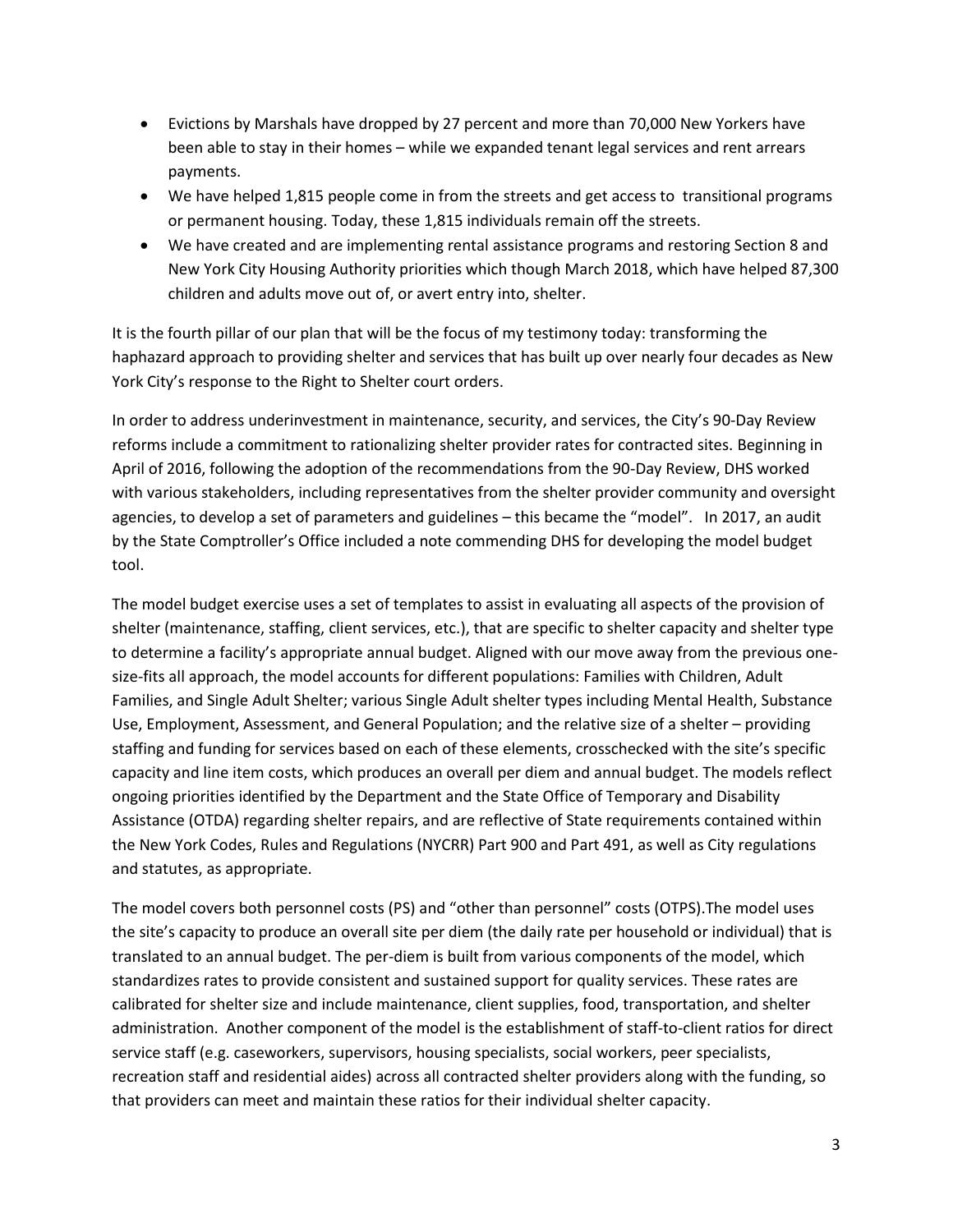Indeed, the models are flexible enough that, with proper justification, providers are able to adjust specific line items ensuring the budget meets all necessary requirements and appropriately reflects the unique operation of that particular shelter. That said, a site's budget cannot go above the total model per diem and generally may not exceed the bottom line within a category.

While other components of the shelter budget are not subject to the same parameters because they are unique to each site, they are part of the model in the sense that they are part of each provider's budget and are based on impartial, documented standards.

The key shelter costs unique to each site include rent, utilities, insurance, and security. Appropriate rent values are determined by analyzing a number of factors including, but not limited to: the Housing and Urban Development (HUD) small-market Fair Market Rent (FMR), comparable sales in the neighborhood, comparable price per square foot in the neighborhood, current published unit rental rates in the neighborhood, current use of the building, rehabilitation costs, average per-diem for comparable shelter (capacity and population), and capacity needs. Rates for utilities and insurance are based on documented actual costs. Security levels are determined in consultation with the NYPD and take into account factors such as access control, vertical shifts, and lines of sight.

Another component of the model budget is a new, unprecedented way of addressing approved onetime new needs. An example of this would be a one-time cost to replace a boiler that could not be accommodated within the regular maintenance and repair budget. The new contracts establish a separate budget line for each site that allows providers to access DHS's system-wide repair fund after the new need approval process without requiring an additional contract amendment.

In the current exercise with our shelter providers to make the contract adjustments for the model, funding for rent, utilities, insurance, and security is included in individual providers' contract amendments to the extent that funding is required to bring them to the standard or required levels. The FY18 - FY 20 cost-of-living (COLA) and minimum wage adjustments and the increase in the citywide not-for-profit indirect cost rate are also included in these amendments.

Beginning with funding added in the FY 17 Executive Budget Plan, we have dedicated unprecedented resources to reform the rates as well as develop the structure to provide standard and equitable funding to not-for-profit social service providers to deliver the services our homeless clients rely on as they get back on their feet. This includes deploying social workers in family shelters as part of the First Lady's NYC Thrive initiative, as well as increasing funding for providers for shelter maintenance and repairs. This \$236 million investment in our not-for-profit sector will result in better facilities and services for our clients, and is in addition to the \$163 million we spend annually for health and mental health services across the system.

In July 2017, DHS began using a template for the model budget to phase in the rate reform for existing shelter providers through a process that includes individual negotiations with providers, a budget amendment process, and individual budget approval by OTDA. The model budget has been used for providers proposing new shelter sites as well.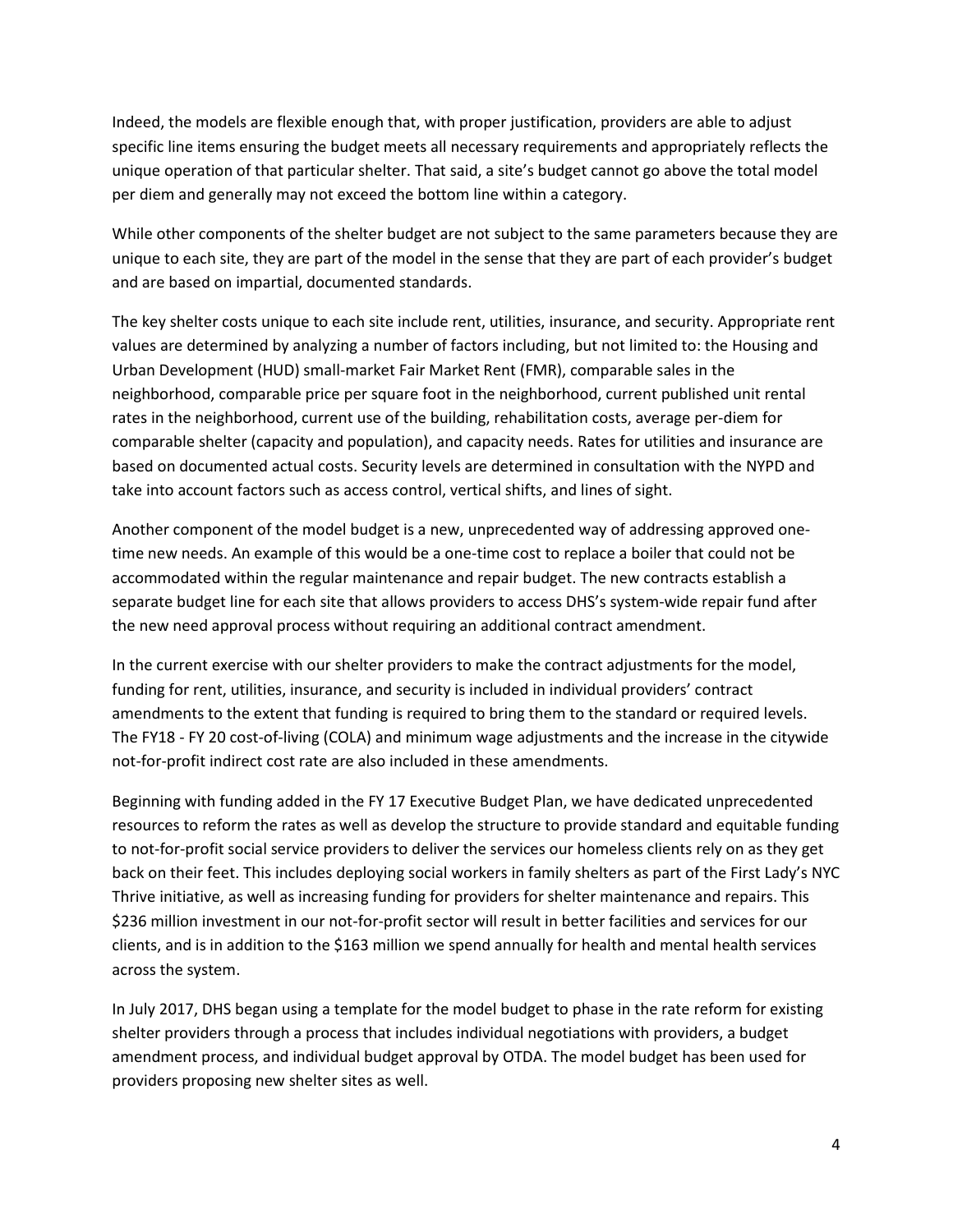DHS developed "quartiles" to manage the workload, with providers with budgets furthest below the model in the first quartile. All contracts within an individual provider's portfolio are being negotiated and processed at the same time to avoid duplicative work for the providers. There are 46 providers and 139 sites that are in the model budget and amendment process now. This does not include new sites or contracts that previously were adjusted for the model because they were in a contract negotiation phase at the time the model process began. These contracts are already within the model.

Once providers have submitted a budget proposal using the standard template, the DHS Shelter Program Budget Office compares the proposed budgets to the model and then negotiates along with DHS program staff using this tool. This is a process that is completed in close consultation and partnership with each provider. The process then continues with recommendations for the budget changes going to the DSS Finance Office and the NYC Office of Management and Budget (OMB) for approval. After the approvals are in place, the contract moves into the amendment phase, which includes legal and procedural checks, culminating in registration with the Comptroller's office.

Before today's hearing, we sampled the contracts that have been approved and we want to give you a sense of "where the money goes". Out of our sample, 18 percent of the new funding is for direct care services including case workers, housing specialists and counseling; 14 percent is for maintenance; 11 percent for indirect cost increases; and 30 percent for security. On average, the sites in the lowest quartile that have approved budgets are receiving nearly \$1 million in annual increases, not including the FY 18 COLA.

We've also worked closely with our not-for-profit partners to update performance evaluation so that, together, we can raise the bar for the supports that we provide to homeless New Yorkers at all of our shelter locations citywide. We look forward to continuing that collaboration as we proceed with the implementation of our new performance management approach. The new shelter performance approach includes an important management evaluation process to help both the agency and our providers measure some of the most critical indicators that tell us if our investments are paying off. We could not necessarily expect previously under-resourced providers to immediately meet the standards but the model budget is intended to make sure that our investments and our expectations are aligned. Similar to the model budget process, we held meetings with representatives of not-for-profit agencies, incorporated their feedback, and we are now excited to be rolling out a new approach that will help our providers manage towards our common goals.

We have heard positive feedback from many of our providers. They tell us that they want to have access to information to manage and improve their services. The challenge of homelessness didn't occur overnight and it won't be solved overnight, but our City's comprehensive strategies are taking hold and we are committed to continually finding ways to do better for the New Yorkers we serve.

After the work that we did to develop this shelter provider budget model for what are arguably the most complicated contracts that we manage between the two agencies (DHS and HRA) and DSS, we turned our attention to Adult Protective Services (APS). APS has contracts for protective services and for community guardian programs and funding was added in the FY 18 Adopted Budget for HRA to improve